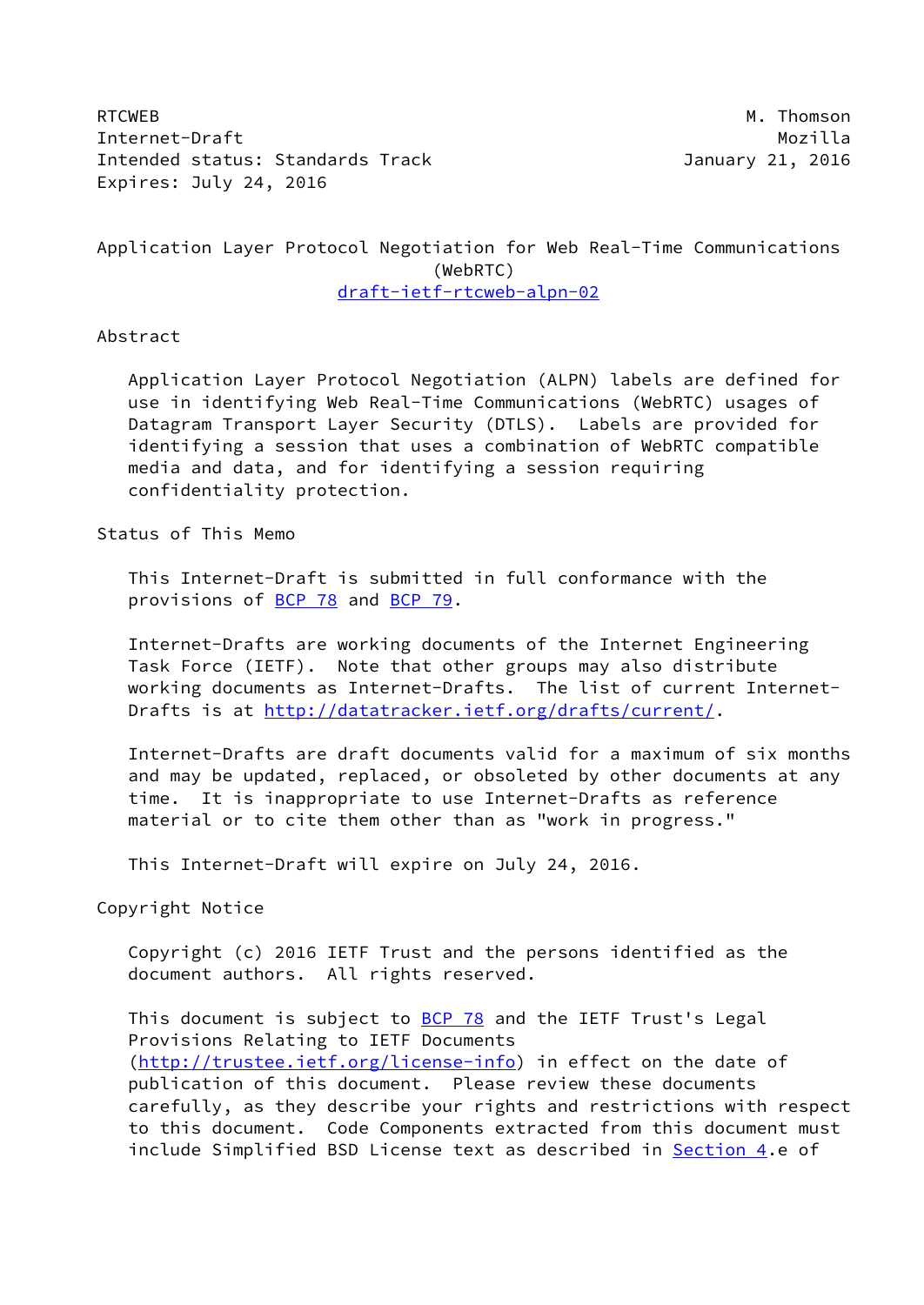<span id="page-1-1"></span>

| Internet-Draft | ALPN for WebRTC | January 2016 |
|----------------|-----------------|--------------|
|----------------|-----------------|--------------|

 the Trust Legal Provisions and are provided without warranty as described in the Simplified BSD License.

Table of Contents

| 1.1. Conventions and Terminology 2 |  |  |  |  |  |  |  |  |
|------------------------------------|--|--|--|--|--|--|--|--|
| 2. ALPN Labels for WebRTC 2        |  |  |  |  |  |  |  |  |
|                                    |  |  |  |  |  |  |  |  |
|                                    |  |  |  |  |  |  |  |  |
|                                    |  |  |  |  |  |  |  |  |
|                                    |  |  |  |  |  |  |  |  |
| 6.1. Normative References 6        |  |  |  |  |  |  |  |  |
| 6.2. Informative References 6      |  |  |  |  |  |  |  |  |
|                                    |  |  |  |  |  |  |  |  |
|                                    |  |  |  |  |  |  |  |  |

## <span id="page-1-0"></span>[1](#page-1-0). Introduction

Web Real-Time Communications (WebRTC) [[I-D.ietf-rtcweb-overview\]](#page-6-2) uses Datagram Transport Layer Security (DTLS) [\[RFC6347](https://datatracker.ietf.org/doc/pdf/rfc6347)] to secure all peer-to-peer communications.

 Identifying WebRTC protocol usage with Application Layer Protocol Negotiation (ALPN) [[RFC7301\]](https://datatracker.ietf.org/doc/pdf/rfc7301) enables an endpoint to positively identify WebRTC uses and distinguish them from other DTLS uses.

 Different WebRTC uses can be advertised and behavior can be constrained to what is appropriate to a given use. In particular, this allows for the identifications of sessions that require confidentiality protection.

<span id="page-1-2"></span>[1.1](#page-1-2). Conventions and Terminology

 At times, this document falls back on shorthands for establishing interoperability requirements on implementations: the capitalized words "MUST", "SHOULD" and "MAY". These terms are defined in [\[RFC2119](https://datatracker.ietf.org/doc/pdf/rfc2119)].

<span id="page-1-3"></span>[2](#page-1-3). ALPN Labels for WebRTC

The following identifiers are defined for use in ALPN: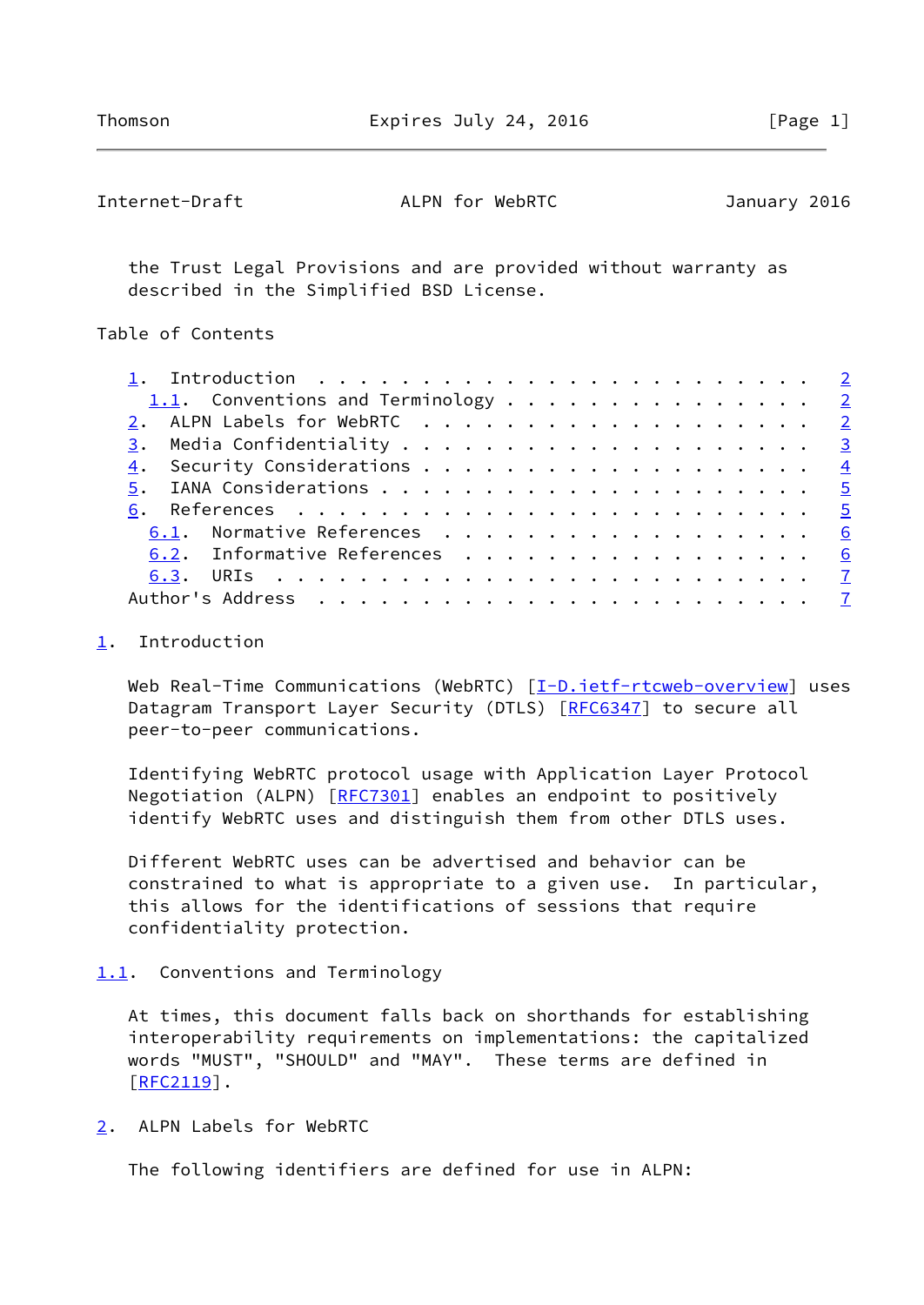webrtc: The DTLS session is used to establish keys for a Secure Real-time Transport Protocol (SRTP) - known as DTLS-SRTP - as described in [\[RFC5764](https://datatracker.ietf.org/doc/pdf/rfc5764)]. The DTLS record layer is used for WebRTC data channels [\[I-D.ietf-rtcweb-data-channel](#page-5-3)].

Thomson **Expires July 24, 2016** [Page 2]

<span id="page-2-1"></span>Internet-Draft ALPN for WebRTC January 2016

 c-webrtc: The DTLS session is used for confidential WebRTC communications, where peers agree to maintain the confidentiality of the media, as described in **Section 3.** However, data provided over data channels does not receive confidentiality protection.

 Both identifiers describe the same basic protocol: a DTLS session that is used to provide keys for an SRTP session in combination with WebRTC data channels. Either SRTP or data channels could be absent. The data channels send Stream Control Transmission Protocol (SCTP) [\[RFC4960](https://datatracker.ietf.org/doc/pdf/rfc4960)] over the DTLS record layer, which can be multiplexed with SRTP on the same UDP flow. WebRTC requires the use of Interactive Communication Establishment (ICE) [[RFC5245](https://datatracker.ietf.org/doc/pdf/rfc5245)] to establish the UDP flow, but this is not covered by the identifier.

 A more thorough definition of what WebRTC communications entail is included in [\[I-D.ietf-rtcweb-transports\]](#page-6-3).

 There is no functional difference between the identifiers except that an endpoint negotiating "c-webrtc" makes a promise to preserve the confidentiality of the media it receives.

 A peer that is not aware of whether it needs to request confidentiality can use either form. A peer in the client role MUST offer both identifiers if it is not aware of a need for confidentiality. A peer in the server role SHOULD select "webrtc" if it does not prefer either.

<span id="page-2-0"></span>[3](#page-2-0). Media Confidentiality

Private communications in WebRTC depend on separating control (i.e., signaling) capabilities and access to media [\[I-D.ietf-rtcweb-security-arch](#page-6-4)]. In this way, an application can establish a session that is end-to-end confidential, where the ends in question are user agents (or browsers) and not the signaling application.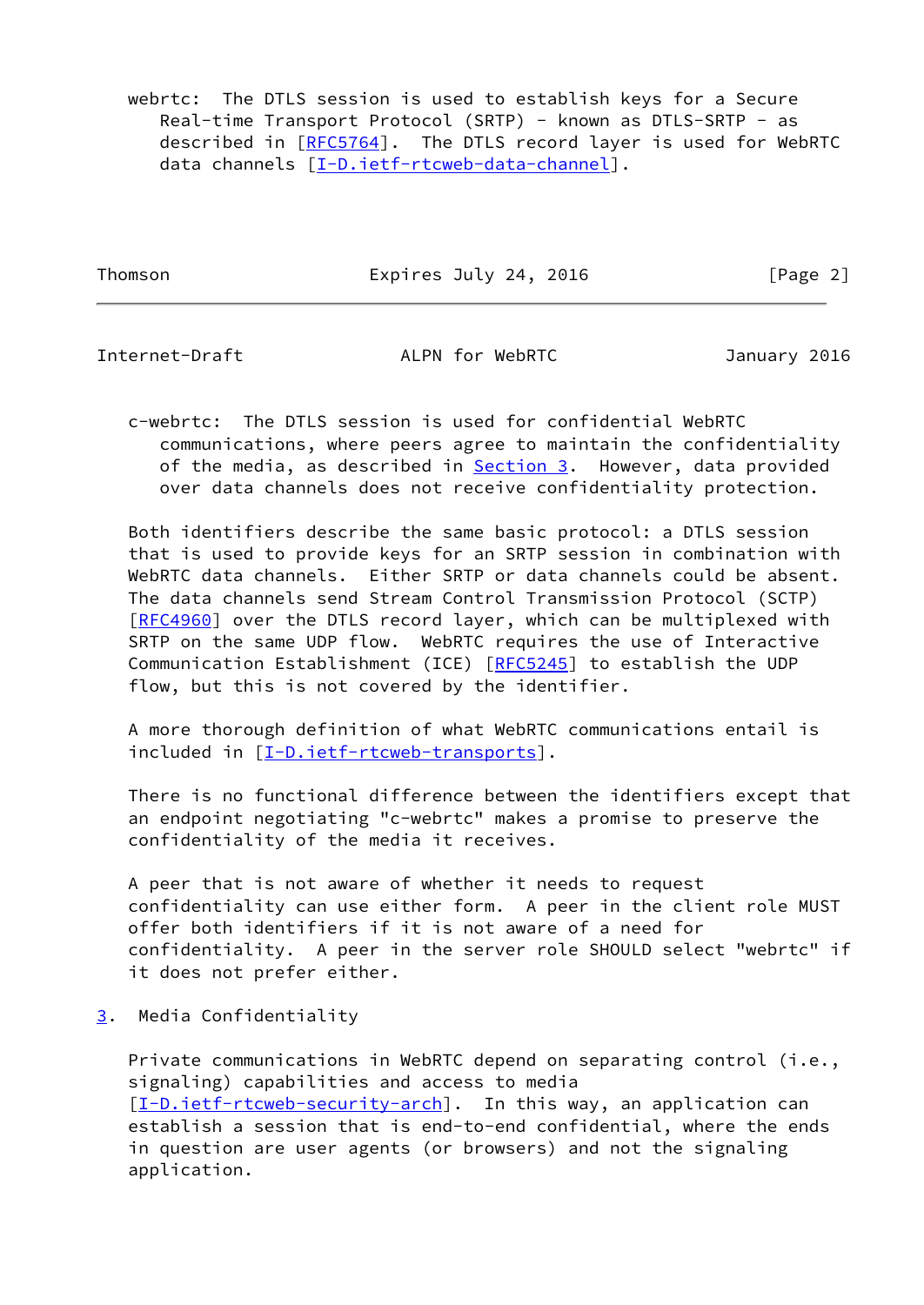Without some form of indication that is securely bound to the session, a WebRTC endpoint is unable to properly distinguish between session that requires confidentiality protection and one that does not. The ALPN identifier provides that signal.

 A browser is required to enforce confidentiality using isolation controls similar to those used in content cross-origin protections (see Section 5.3  $[1]$  of  $[HTML5]$  $[HTML5]$ ). These protections ensure that media is protected from applications. Applications are not able to read or modify the contents of a protected flow of media. Media that is produced from a session using the "c-webrtc" identifier MUST only be displayed to users.

| Expires July 24, 2016 | [Page 3] |
|-----------------------|----------|
|                       |          |

<span id="page-3-1"></span>Internet-Draft ALPN for WebRTC January 2016

 These confidentiality protections do not apply to data that is sent using data channels. Confidential data depends on having both data sources and consumers that are exclusively browser- or user-based. No mechanisms currently exist to take advantage of data confidentiality, though some use cases suggest that this could be useful, for example, confidential peer-to-peer file transfer. Alternative labels might be provided in future to support these use cases.

 Generally speaking, ensuring confidentiality depends on authenticating the communications peer. This mechanism explicitly does not define a specific authentication method; a WebRTC endpoint that accepts a session with this ALPN identifier MUST respect confidentiality no matter what identity is attributed to a peer.

 RTP middleboxes and entities that forward media or data cannot promise to maintain confidentiality. Any entity that forwards content, or records content for later access by entities other than the authenticated peer, SHOULD NOT offer or accept a session with the "c-webrtc" identifier.

<span id="page-3-0"></span>[4](#page-3-0). Security Considerations

 Confidential communications depends on more than just an agreement from browsers.

 Information is not confidential if it is displayed to those other than to whom it is intended. Peer authentication [\[I-D.ietf-rtcweb-security-arch](#page-6-4)] is necessary to ensure that data is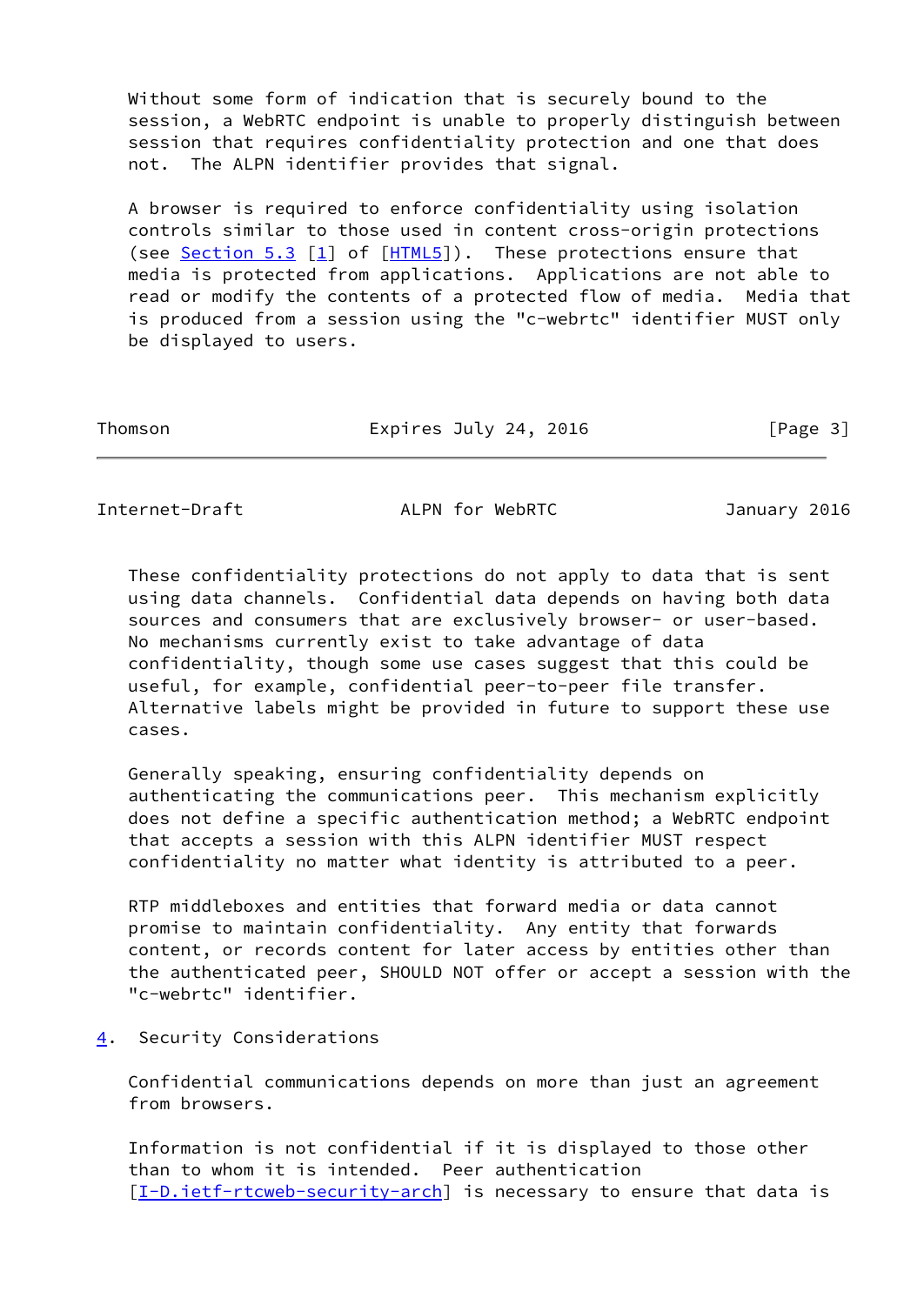only sent to the intended peer.

 This is not a digital rights management mechanism. Even with an authenticated peer, a user is not prevented from using other mechanisms to record or forward media. This means that (for example) screen recording devices, tape recorders, portable cameras, or a cunning arrangement of mirrors could variously be used to record or redistribute media once delivered. Similarly, if media is visible or audible (or otherwise accessible) to others in the vicinity, there are no technical measures that protect the confidentiality of that media. In other cases, effects might not be temporally localized: transmitted smells could linger for a period after communications cease.

 The only guarantee provided by this mechanism and the browser that implements it is that the media was delivered to the user that was authenticated. Individual users will still need to make a judgment about how their peer intends to respect the confidentiality of any information provided.

Thomson **Expires July 24, 2016** [Page 4]

<span id="page-4-1"></span>Internet-Draft ALPN for WebRTC January 2016

 On a shared computing platform like a browser, other entities with access to that platform (i.e., web applications), might be able to access information that would compromise the confidentiality of communications. Implementations MAY choose to limit concurrent access to input devices during confidential communications session.

 For instance, another application that is able to access a microphone might be able to sample confidential audio that is playing through speakers. This is true even if acoustic echo cancellation, which attempts to prevent this from happening, is used. Similarly, an application with access to a video camera might be able to use reflections to obtain all or part of a confidential video stream.

<span id="page-4-0"></span>[5](#page-4-0). IANA Considerations

 The following two entries are added to the "Application Layer Protocol Negotiation (ALPN) Protocol IDs" registry established by [\[RFC7301](https://datatracker.ietf.org/doc/pdf/rfc7301)]:

webrtc:

The "webrtc" label identifies mixed media and data communications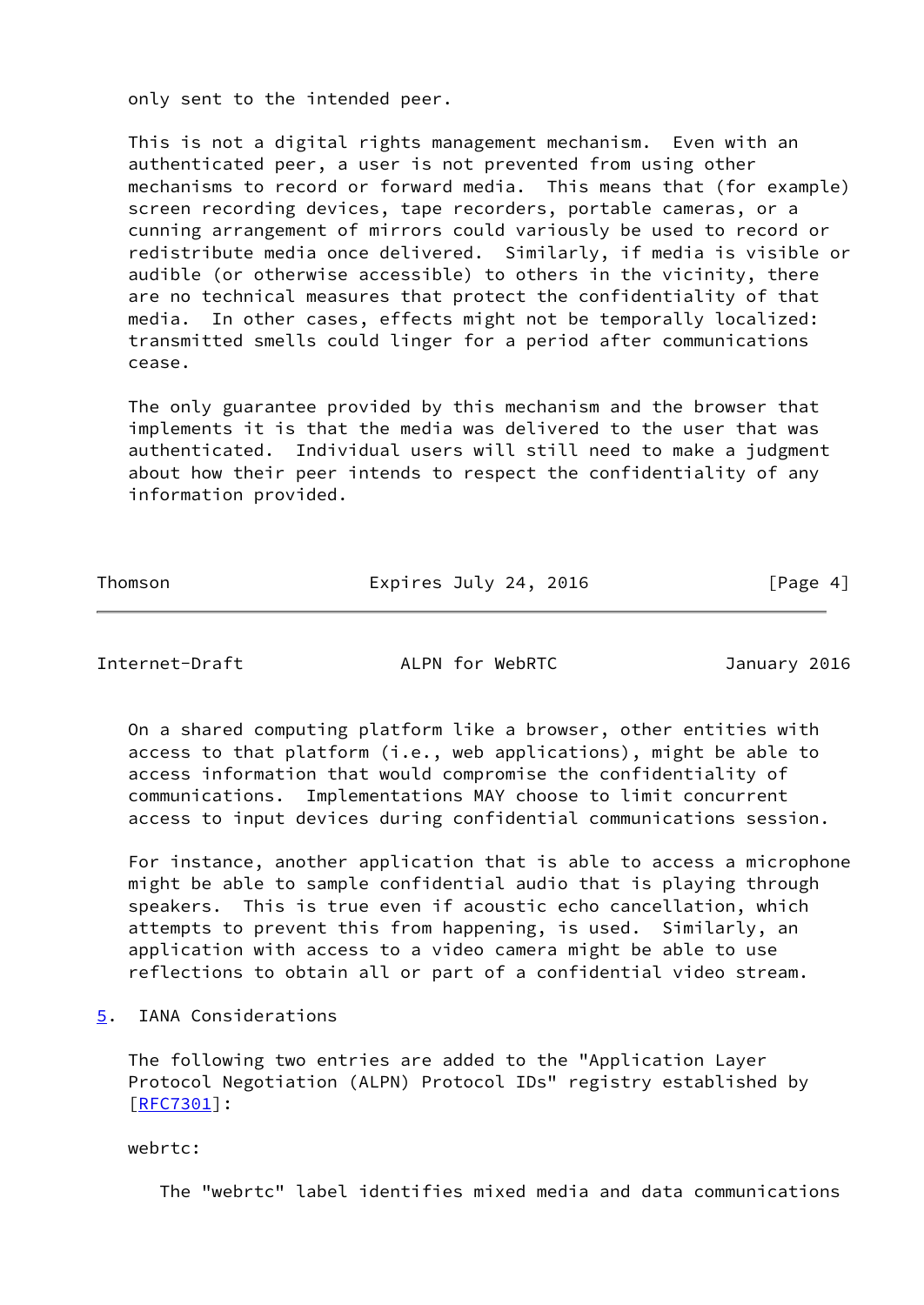```
 using SRTP and data channels:
   Protocol: WebRTC Media and Data
   Identification Sequence: 0x77 0x65 0x62 0x72 0x74 0x63 ("webrtc")
   Specification: This document (RFCXXXX)
c-webrtc:
   The "c-webrtc" label identifies confidential WebRTC
   communications:
  Protocol: Confidential WebRTC Media and Data
   Identification Sequence: 0x63 0x2d 0x77 0x65 0x62 0x72 0x74 0x63
      ("c-webrtc")
   Specification: This document (RFCXXXX)
```
<span id="page-5-0"></span>[6](#page-5-0). References

<span id="page-5-2"></span>

| Thomson                      | Expires July 24, 2016 | [Page 5]     |
|------------------------------|-----------------------|--------------|
| Internet-Draft               | ALPN for WebRTC       | January 2016 |
| Normative References<br>6.1. |                       |              |

<span id="page-5-3"></span><span id="page-5-1"></span> [I-D.ietf-rtcweb-data-channel] Jesup, R., Loreto, S., and M. Tuexen, "WebRTC Data Channels", [draft-ietf-rtcweb-data-channel-13](https://datatracker.ietf.org/doc/pdf/draft-ietf-rtcweb-data-channel-13) (work in

progress), January 2015.

 [RFC2119] Bradner, S., "Key words for use in RFCs to Indicate Requirement Levels", [BCP 14](https://datatracker.ietf.org/doc/pdf/bcp14), [RFC 2119](https://datatracker.ietf.org/doc/pdf/rfc2119), DOI 10.17487/RFC2119, March 1997, <<http://www.rfc-editor.org/info/rfc2119>>.

 [RFC5764] McGrew, D. and E. Rescorla, "Datagram Transport Layer Security (DTLS) Extension to Establish Keys for the Secure Real-time Transport Protocol (SRTP)", [RFC 5764](https://datatracker.ietf.org/doc/pdf/rfc5764),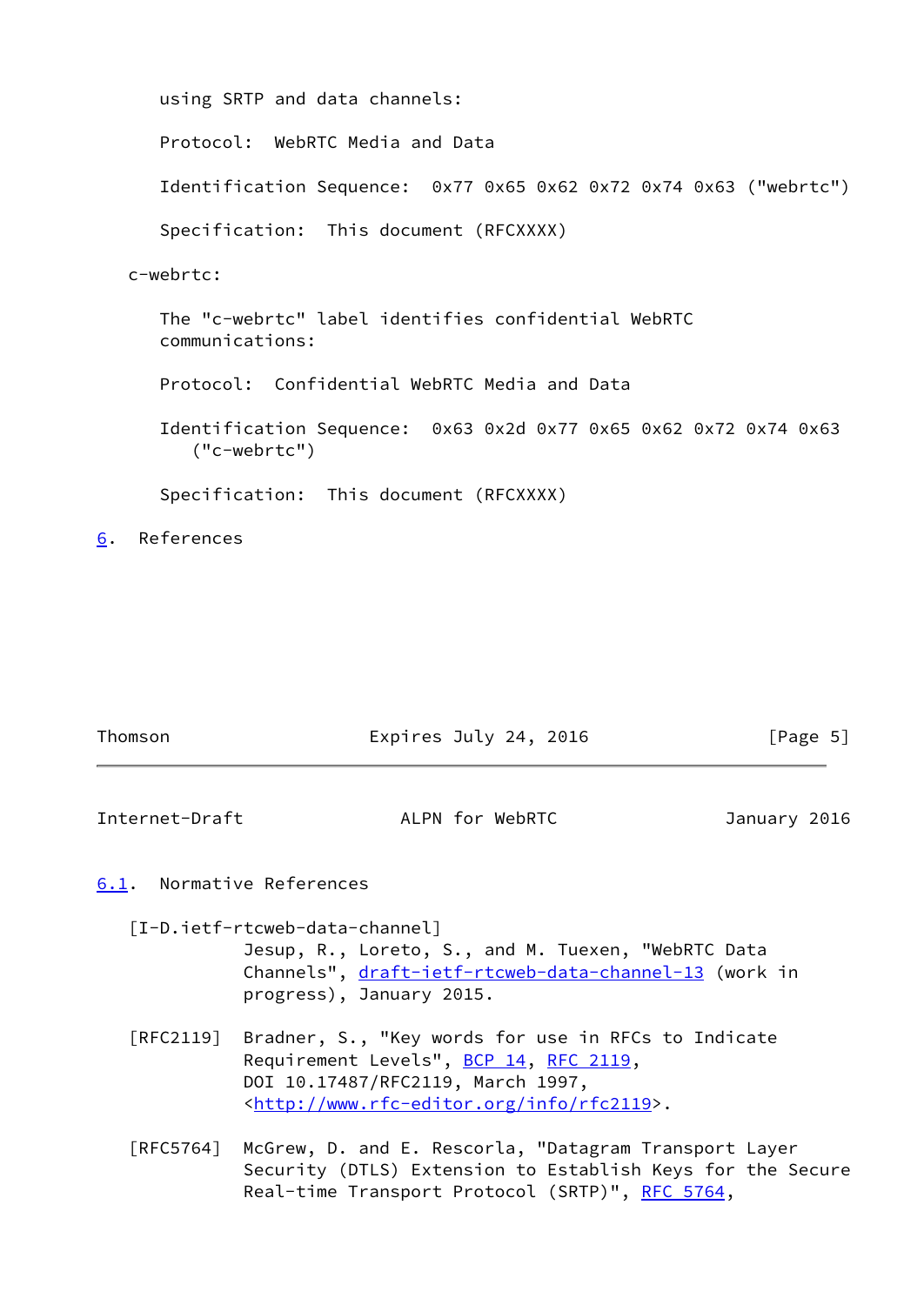DOI 10.17487/RFC5764, May 2010, <<http://www.rfc-editor.org/info/rfc5764>>.

- [RFC6347] Rescorla, E. and N. Modadugu, "Datagram Transport Layer Security Version 1.2", [RFC 6347](https://datatracker.ietf.org/doc/pdf/rfc6347), DOI 10.17487/RFC6347, January 2012, [<http://www.rfc-editor.org/info/rfc6347](http://www.rfc-editor.org/info/rfc6347)>.
- [RFC7301] Friedl, S., Popov, A., Langley, A., and E. Stephan, "Transport Layer Security (TLS) Application-Layer Protocol Negotiation Extension", [RFC 7301,](https://datatracker.ietf.org/doc/pdf/rfc7301) DOI 10.17487/RFC7301, July 2014, <<http://www.rfc-editor.org/info/rfc7301>>.
- <span id="page-6-5"></span><span id="page-6-0"></span>[6.2](#page-6-0). Informative References
	- [HTML5] Berjon, R., Leithead, T., Doyle Navara, E., O'Connor, E., and S. Pfeiffer, "HTML 5", CR CR-html5-20121217, August 2010, [<http://www.w3.org/TR/2012/CR-html5-20121217/](http://www.w3.org/TR/2012/CR-html5-20121217/)>.
	- [I-D.ietf-rtcweb-overview]

<span id="page-6-2"></span> Alvestrand, H., "Overview: Real Time Protocols for Browser-based Applications", [draft-ietf-rtcweb-overview-15](https://datatracker.ietf.org/doc/pdf/draft-ietf-rtcweb-overview-15) (work in progress), January 2016.

<span id="page-6-4"></span> [I-D.ietf-rtcweb-security-arch] Rescorla, E., "WebRTC Security Architecture", [draft-ietf](https://datatracker.ietf.org/doc/pdf/draft-ietf-rtcweb-security-arch-11) [rtcweb-security-arch-11](https://datatracker.ietf.org/doc/pdf/draft-ietf-rtcweb-security-arch-11) (work in progress), March 2015.

<span id="page-6-3"></span>[I-D.ietf-rtcweb-transports]

Alvestrand, H., "Transports for WebRTC", [draft-ietf](https://datatracker.ietf.org/doc/pdf/draft-ietf-rtcweb-transports-10) [rtcweb-transports-10](https://datatracker.ietf.org/doc/pdf/draft-ietf-rtcweb-transports-10) (work in progress), October 2015.

| Thomson | Expires July 24, 2016 | [Page 6] |
|---------|-----------------------|----------|
|         |                       |          |

<span id="page-6-1"></span>Internet-Draft ALPN for WebRTC January 2016

- [RFC4960] Stewart, R., Ed., "Stream Control Transmission Protocol", [RFC 4960,](https://datatracker.ietf.org/doc/pdf/rfc4960) DOI 10.17487/RFC4960, September 2007, <<http://www.rfc-editor.org/info/rfc4960>>.
- [RFC5245] Rosenberg, J., "Interactive Connectivity Establishment (ICE): A Protocol for Network Address Translator (NAT) Traversal for Offer/Answer Protocols", [RFC 5245](https://datatracker.ietf.org/doc/pdf/rfc5245), DOI 10.17487/RFC5245, April 2010,